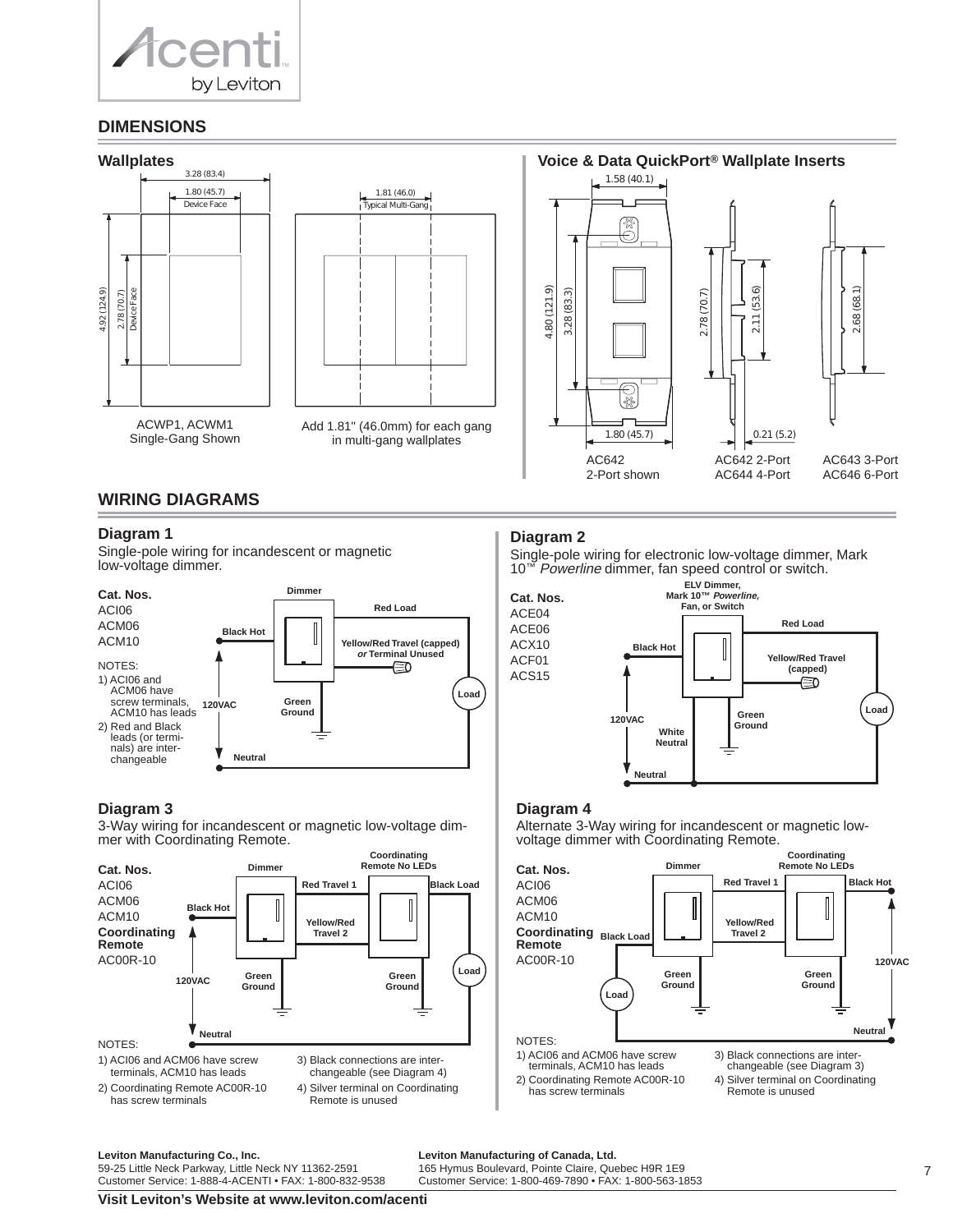

# **WIRING DIAGRAMS**

## **Diagram 5**

3-Way wiring for electronic low-voltage dimmer, Mark 10™ Powerline dimmer, fan speed control or switch with Coordinating Remote. **Red**



1) Coordinating Remotes AC0SR-10 and AC00R-10 have screw terminals 2) Black and Red terminals on Coordinating Remotes are unused

## **Diagram 7**

3-Way wiring for electronic low-voltage dimmer, Mark 10™ Powerline dimmer, fan speed control or switch with Matching Remote. **Red Black**



Matching Remotes AC0SR-1L and AC00R-1L have screw terminals

# **Diagram 9**

3-Way wiring for Hi-lume® fluorescent dimmer with Coordinating Remote.





2) Black and Red terminals on Coordinating Remote are unused

## **Diagram 6**

3-Way wiring for incandescent or magnetic low-voltage dimmer with Matching Remote.



1) ACI06 and ACM06 have screw terminals, ACM10 has leads

2) Matching Remote AC00R-1L has screw terminals

## **Diagram 8**

Single-pole wiring for Hi-lume® fluorescent dimmer



# **Diagram 10**

3-Way wiring for Hi-lume® fluorescent dimmer with Matching Remote. **Red**

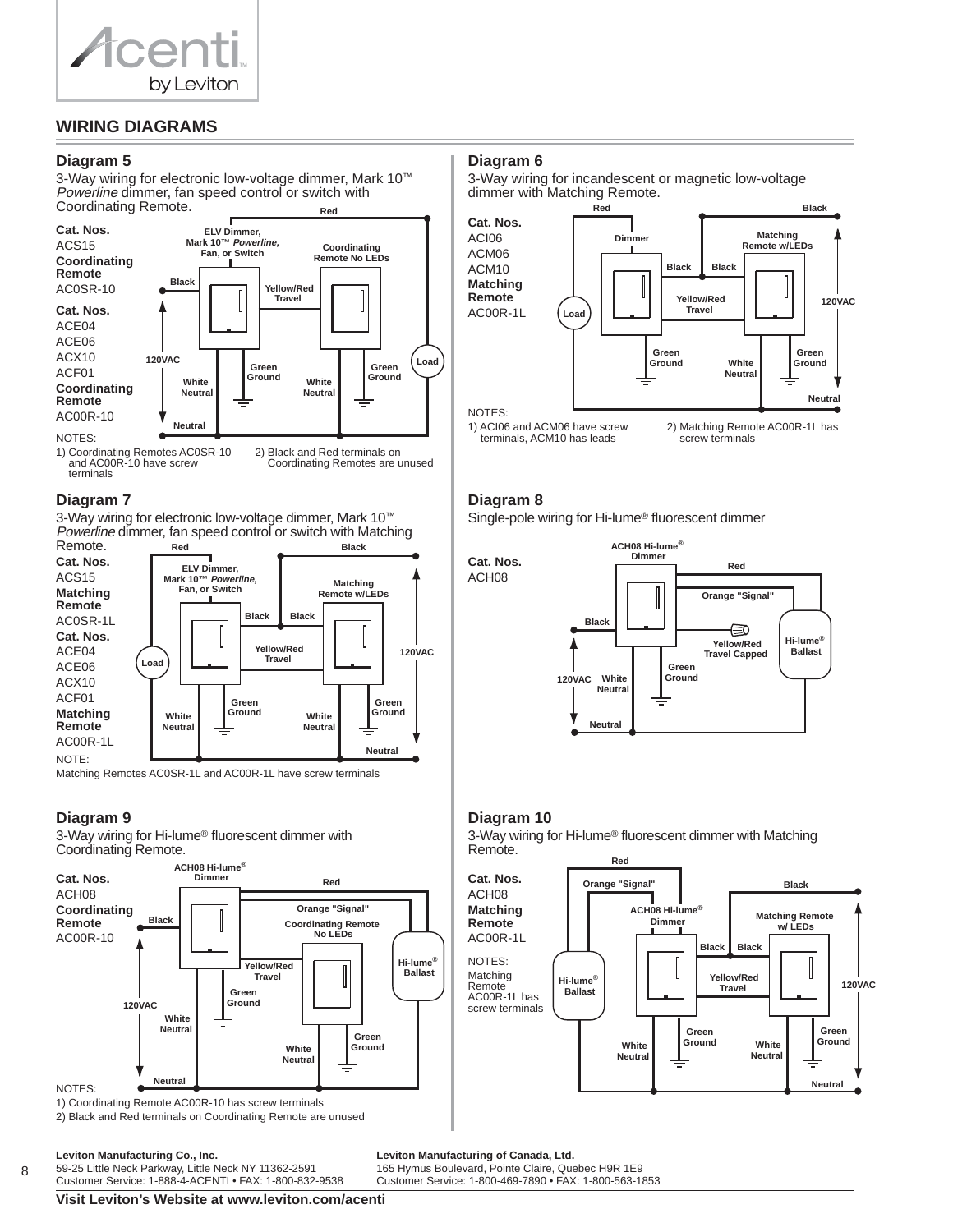

# **WIRING DIAGRAMS**

#### **Diagram 11**

Single-pole wiring for 20A electromechanical switch



**Diagram 12**

Triplex Receptacle Wiring



# **Diagram 13**

GFCI Wiring

## **Cat. Nos.** ACGF1

ACGF2



**Diagram 14** Duplex Receptacle Wiring





AC215, AC220, ACSSR Wiring



AC215, AC220, Alternate Wiring — Terminal Break-Off Fins removed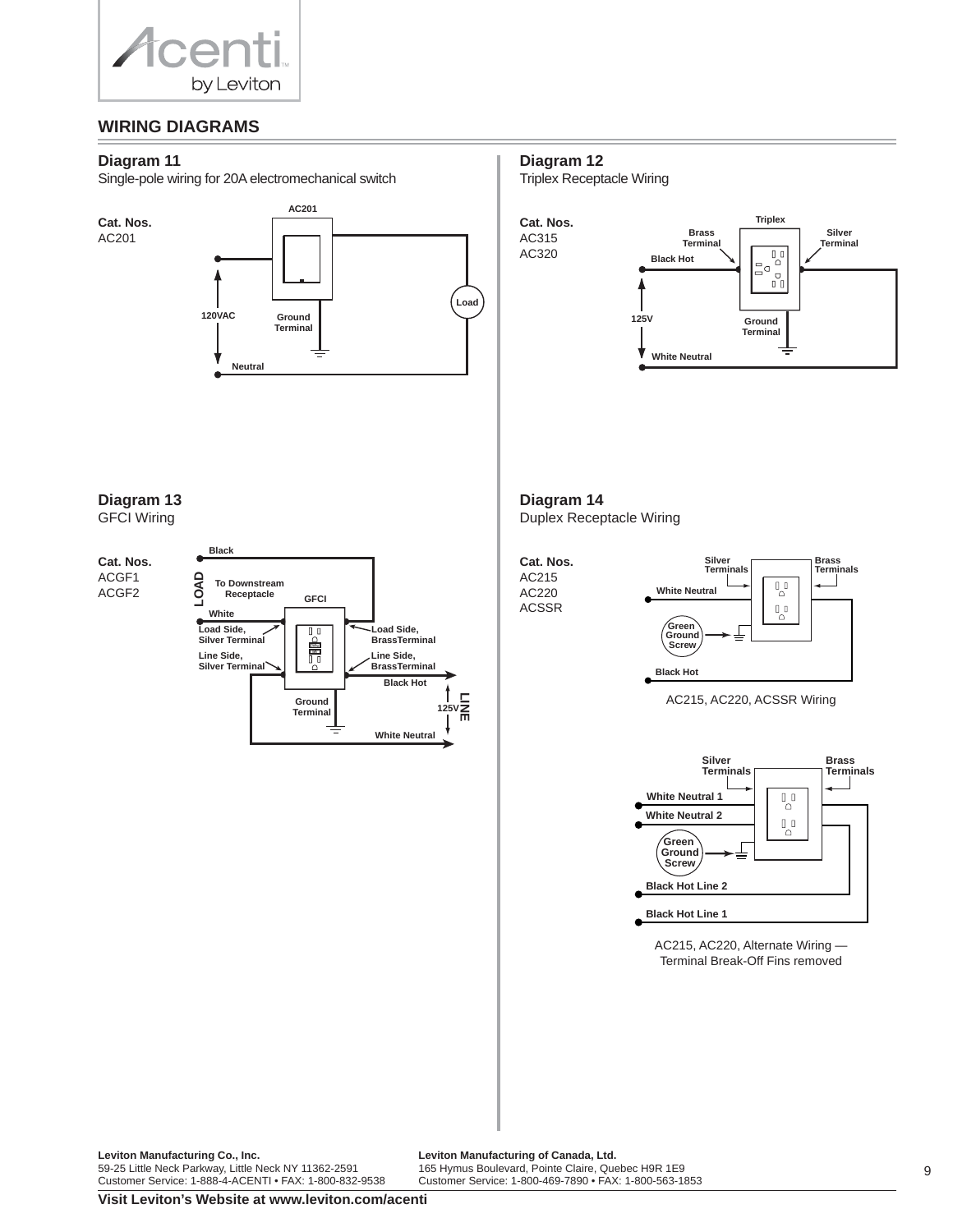

# **PART 1 — GENERAL**

#### **1.01 SUMMARY**

- A. Section Includes: Acenti-style switches, dimmers, fan speed control (and corresponding remote units), receptacles, wallplates and related devices as specified herein for the areas indicated on the drawings, specifications, and load schedule
- B. Related Sections: Section 16570 (Dimming Controls), Section 16580 (Ballasts)

#### **1.02 REFERENCES**

#### **A.Acenti Lighting Controls:**

- 1. UL Standard 1472
- 2. CSA Standard C22.2 No. 184-M1988
- 3. IEC Level 4 Surge and Fast Transients
- 4. California Title 24
- 5. UL Standard 1472
- 6. FCC Part 15, Class B for Residential Compliance
- 7. MIL. STD 105 or ANSI Z1.4
- 8. UL Listed (File #E-31373)
- 9. CSA Certified (File #LR-3413)
- **B.Acenti Switches:**
	- 1. UL 20
	- 2. NEMA WD-1 & WD-6
	- 3. CSA Standard C22.1 No. 111
	- 4. UL Listed (File #E-7458)
	- 5. CSA Certified (File #LR-152105)
- **C.Acenti Receptacles**
- 1. All Receptacles
	- a. NEMA WD-1 & WD-6
	- b. UL 498
	- c. CSA C22.2 No. 42
	- 2. Triplex and Duplex Receptacles
		- a. UL Listed (File #E-13399)
		- b. CSA Certified (File #LR-152105)
	- 3. Surge Protective Receptacles
		- a. UL Listed (File #E-13399)
		- b. CSA Certified (File #MC152105/LR-406)
	- 4. GFCI Receptacles
		- a. UL 943 Class A (File #E-48380)
		- b. CSA Certified (File #LR-57811)

## **D.Wallplates**

- 1. All wallplates
	- a. UL 514D (File #E-13397)
	- b. CSA C22-2 No. 42.1 (File #152105)

#### c. NEMA WD-1 & WD-6 **1.03 SYSTEM DESCRIPTION**

- A. Permanently installed, wallbox mounted switches, dimmers and corresponding remote units
- B. Permanently installed, wallbox mounted fan-speed control and corresponding remote units
- C. Permanently installed, wallbox mounted receptacles, including triplex, duplex, surge protective and GFCI
- D. Permanently installed, wallbox mounted voice, data and cable jacks
- E. Screwless, snap-on wallplates

# **1.04 SUBMITTALS**

A. Submit manufacturer's standard catalog data giving all product, application, wiring, and installation information on all basic components and wallplates. Provide test data and/or samples for finish, color and texture as required to demonstrate conformance with PART 2 of this specification.

# **1.05 QUALITY ASSURANCE**

A. Manufacturer shall have a minimum of 20 years continuous experience in the manufacture of wallbox-mounted dimming products.

- B. Dimmers, switches and fan-speed control shall be UL Listed and CSA approved specifically for each required load (tungsten, electronic low-voltage ballast, magnetic low-voltage ballast, Mark 10™ Powerline fluorescent, and Hi-lume® fluorescent). Manufacturer shall provide file card or certificate upon request. Universal loadtype dimmers shall not be acceptable.
- C. Source Limitations: To assure compatibility, all dimming controls shall be obtained from a single source with complete responsibility over all lighting controls, including accessory products. The use of subcontracted component assemblers is not acceptable.
- D. Manufacturer shall be ISO 9001 certified and provide a copy of the certificate upon request.

## **1.06 WARRANTY**

- A. Manufacturer's Warranty: All equipment shall be warranteed free of defects in materials and workmanship.
	- 1. Warranty Period: Five years from date of purchase
	- 2. Owner Rights: Manufacturer's warranty is in addition to, not a limitation of, other rights the Owner may have under contract documents.

# **PART 2 — PRODUCTS**

#### **2.01 ACCEPTABLE MANUFACTURERS**

- A. Leviton Manufacturing Co., Inc.
- B. Unless otherwise noted, all basic components (dimmer, fan-speed control, switch and corresponding remote units; receptacle; voice, data and cable jack; and wallplates) shall be provided by one manufacturer.

## **2.02 EQUIPMENT**

#### **A.Leviton Acenti Lighting Controls**

- **1. Performance**
	- a. Controls shall provide full-range, continuously variable control of light intensity.
	- b. Dimmers requires 40W minimum load.
	- c. Controls shall fit in the Acenti wallplate opening only. Controls shall be thin profile with no exposed heat sink/yoke and shall fit in a single-gang 18 cubic-inch wallbox. All controls shall have a matte finish.
	- d. Controls shall provide a blue LED Locator light that shall illuminate when the lights are OFF to help users locate control in the dark.
	- e. Controls shall provide a Dim/Bright bar that allows light level (or fan speed) to be set by the user. A five-step blue LED indicator shall be integrated in the Dim/Bright bar to show relative lighting level. Push Pad with return-to-neutral design shall provide preset ON/OFF control independent of Dim/Bright bar.
	- f. Push Pad and Dim/Bright bar shall be ergonomically designed for precise tactile quality with distinct actuation confirmation.
	- g. Controls shall provide a default setting where Push Pad preset ON switching returns lights to last selected level when lights were ON.
	- h. Controls shall provide a Dim Lock feature that allows users to program a customized preset ON level. With Dim Lock active, lights shall switch ON to selected preset level regardless of last established light level (Default setting is with Dim Lock OFF; it shall be activated by user if desired).
	- i. Controls shall provide a selectable fade rate for ON and OFF switching. Default setting shall be 1.5 seconds for ON and 3.0 seconds for OFF.
	- Controls shall provide a 10 second delay-OFF from ON when Push Pad is pressed and held.
	- k. Controls shall provide switching from OFF to maximum brightness when Push Pad is pressed and held.